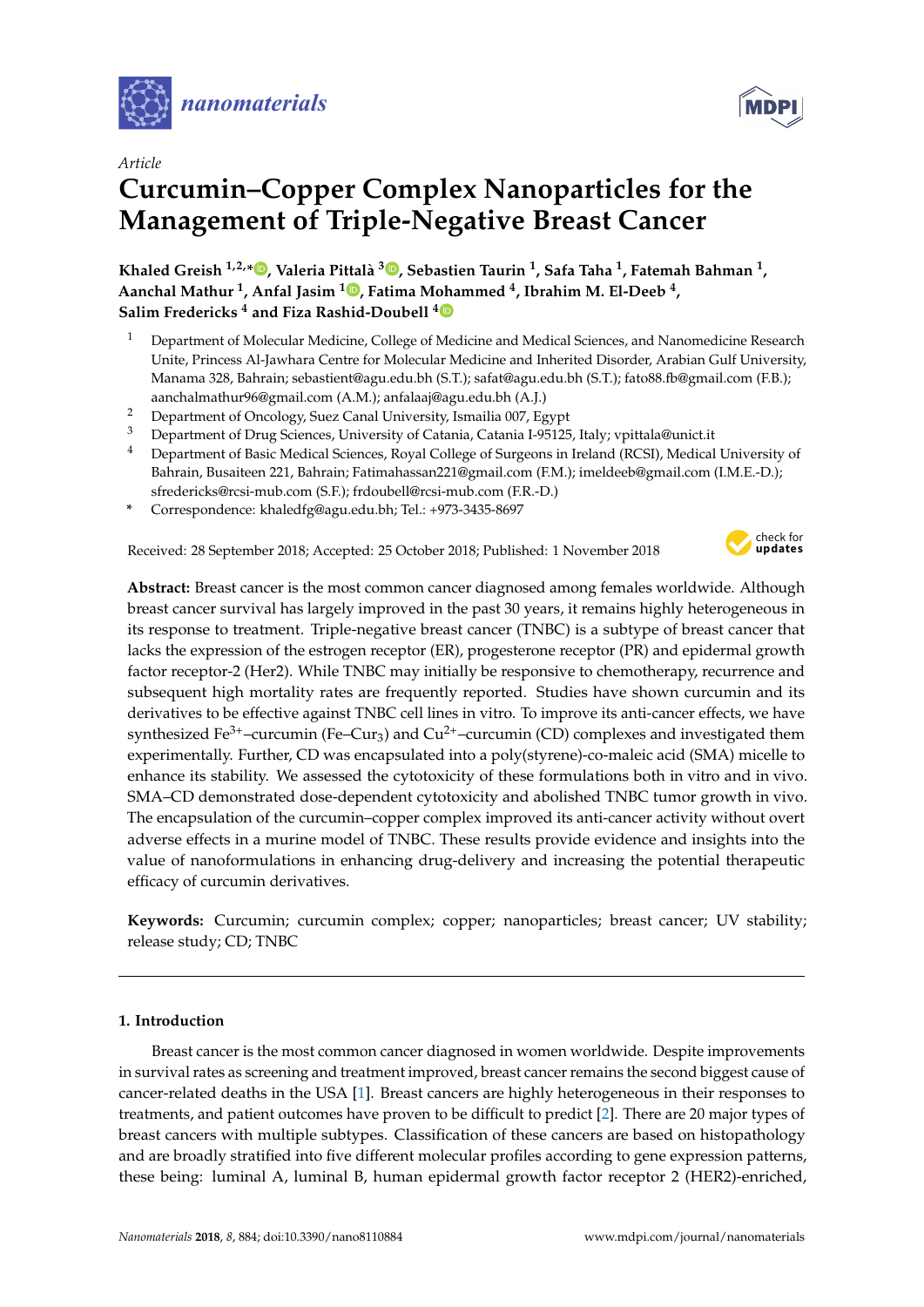basal-like, and normal-like breast cancer [\[3](#page-10-2)[,4\]](#page-10-3). Therapeutic options and approaches are primarily governed by the expression and the relative amount of the three essential biomarkers: estrogen receptor- $\alpha$  (ER- $\alpha$ ), progesterone receptor (PR), and HER2 [\[5\]](#page-10-4). Targeted therapies have drastically improved the survival of patients with hormone-responsive cancers. However, challenges remain regarding patients which breast tumors that do not express ER-α, PR, and HER2 in significant amounts. These are commonly referred to as triple-negative breast cancers (TNBC) and are aggressive tumors with a high recurrence rate and poor prognosis [\[6\]](#page-10-5). Hormonal therapies are not a satisfactory option for patients with these endocrine-resistant tumors. Chemotherapy, surgery and/or radiotherapy are currently the only treatments available for these patients and relapse and metastasis occur frequently within the first few years of diagnosis [\[7\]](#page-10-6).

Because of these limited treatment options for TNBCs, research efforts have turned to investigation of novel compounds and naturally occurring substances. Recently, new potential therapies, drawn from the natural environment, have been assessed [\[8](#page-11-0)[,9\]](#page-11-1). The phytocompound curcumin [(1*E*,6*E*)-1,7-bis(4-hydroxy-3-methoxyphenyl)-1,6-heptadiene-3,5-dione] is one such compound. It is a yellow compound extracted from the root and rhizome of *Curcuma longa* (Turmeric). Curcumin is the major component of Indian curry and has been traditionally used as a spice, a natural dye, and for traditional medicine. The effects of curcumin on biological systems are pleiotropic. It acts as an antioxidant, anti-inflammatory, and anti-cancer agent and appears to lack the side effects and toxicity associated with certain established drugs [\[10\]](#page-11-2). Curcumin has been shown to have selective toxicity for various cancer cell types. These include pancreatic, breast, prostate and lung cancers and involve multiple concurrent signaling pathways. [\[11](#page-11-3)[,12\]](#page-11-4). However, curcumin's transition into the clinic has been impaired by its low water solubility and poor stability, resulting in poor pharmacological bioavailability [\[13,](#page-11-5)[14\]](#page-11-6). Structurally, curcumin is formed by two feruloyl moieties linked by a methylene branch. The precise mechanism through which curcumin undergoes degradation is not clear, but the conjugated α,β-unsaturated β-diketo residue seems to play a major role [\[15\]](#page-11-7). Various approaches have been adopted to overcome curcumin's unfavorable pharmacokinetic profile [\[16\]](#page-11-8), such as derivatization and encapsulation. Curcumin–metal complex formation involves the disappearance of the β-diketo moiety and renders the final adduct more stable and more cytotoxic to tumor cells [\[17,](#page-11-9)[18\]](#page-11-10). Encapsulation of these complexes with poly(styrene)-co-maleic acid (SMA) micelles may promote their accumulation in cancer tissues, increase their water solubility, stability, and prolong their half-life in circulation. Here, we aim to address the issues of stability and delivery to target tissue in vivo by synthesizing metal complexes of curcumin ( $Cu^{2+}$  (CD) and with Fe<sup>3+</sup> (Fe–Cur<sub>3</sub>)) followed by SMA micelle encapsulation of CD. These preparations were then tested both in vitro and in vivo.

#### **2. Results**

#### *2.1. Preparation and Characterization of CD Micelles*

The SMA micelles were synthesized as reported in the experimental section. The SMA–CD had a recovery of 80%. The micellar system had a water solubility above 30 mg/mL. The loading was 18%, and the SMA–CD micelle had a mean diameter of 248 nm. The polydispersity index (PDI) of SMA–CD micelles was 0.274, and the zeta potential was  $-0.11$  mV in deionized water (Table [1\)](#page-1-0).

<span id="page-1-0"></span>**Table 1.** Characterization of poly(styrene)-co-maleic acid–(Cu<sup>2+</sup>–curcumin) (SMA–CD) complexes.

| Micelle | Loading<br>(wt/wt) | Size<br>(nm) | <b>PDI</b> | <b>Entrapment Efficiency</b><br>(%EE) | <b>Zeta Potential</b><br>(mV) |
|---------|--------------------|--------------|------------|---------------------------------------|-------------------------------|
| SMA-CD  | 18%                | $248 + 68$   | 0.274      | 80%                                   | $-0.11 + 0.03$                |

Values are the mean of triplicate experiments. PDI = polydispersity index.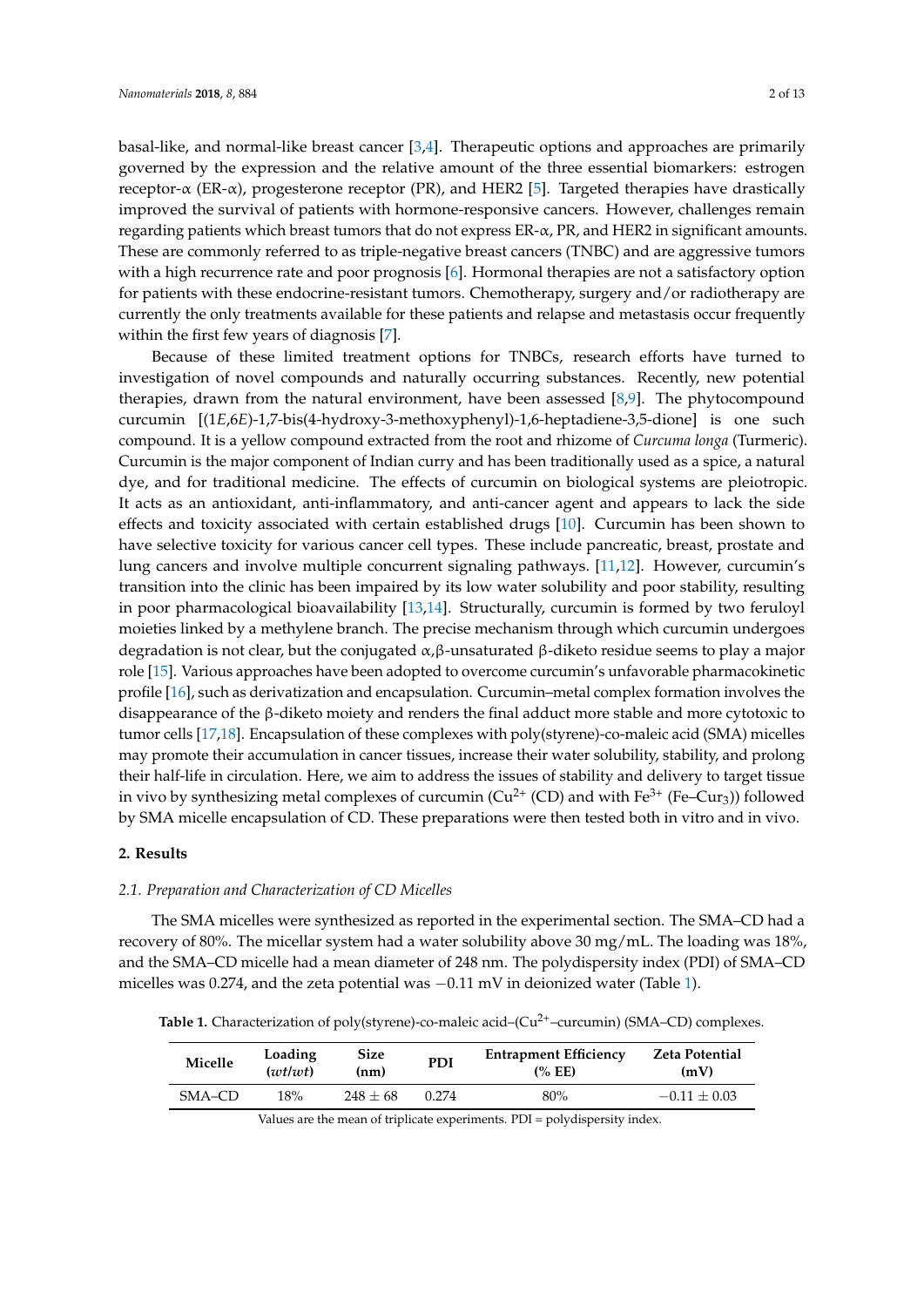#### 2.2. In Vitro SMA–CD Drug Release Studies

The release of the CD from SMA–CD was measured at physiological pH 7.4 for 72 h. As can be seen in Figure [1,](#page-2-0) approximately 20% of CD was released after 72 h at physiological pH. After 12 h, the cumulative release was 11%. From 12 h to 72 h, the release slowed down and was constant. The slow release reflects the stability of the micellar system in aqueous media.  $\mathbb{R}$ s release reflects  $\mathbb{C}$  the stability of the microscopy in a properties in a  $\mathbb{R}$ 

<span id="page-2-0"></span>

Figure 1. The release rate of CD from the SMA micelle. The release rate was determined using an in vitro dialysis system. Each point represents the mean  $\pm$  standard deviation (SD) of triplicates. Data are presented as the average  $\pm$  the standard error of the mean (SEM) ( $n = 3$ ).

## <span id="page-2-2"></span>2.3. Drug Stability Studies of CD and SMA—CD in Phosphate-Buffered Saline and PBS/Fetal Bovine *(FBS) Serum (FBS) (FBS)*

The stability of CD and SMA-CD in phosphate-buffered saline (PBS) (Figure S1) or PBS/fetal bovine serum (FBS) (4:6) at 37 °C, was assessed by measuring the UV/Vis absorption spectra (250 nm to 550 nm) after 24 h and for a period of 48 h or 96 h (Figure [2\)](#page-2-1). As reported in Figure S1A, CD after 24 h in PBS demonstrated a slight shift towards a lower wavelength and different UV absorption spectra. In PBS/FBS, t[he](#page-2-1) CD UV spectra significantly changed (Figure 2A). On the other hand, SMA-CD showed the same UV spectra over the whole experiment (Figure S1B and Figure [2B](#page-2-1)). The change in the UV spectra of CD indicates lower stability when compared to the micellar system, both in PBS and in PBS/FBS.

<span id="page-2-1"></span>

 $\mathbf{S}$  PBS)/ $N/N$ is absorption spectra of CD and SMA. CD incubated at 27 °C in phosphate buffer saline (PBS)/fetal bovine serum (FBS) (4:6) for 96 h. (A) Superimposing UV/Vis absorption spectra of CD measured at 0 h, 24 h, 48 h, 72 h, and 96 h; (B) Superimposing UV/Vis absorption spectra of *2.4. CD Interaction with Plasma Proteins* **Figure 2.** UV/Vis absorption spectra of CD and SMA–CD incubated at 37 °C in phosphate-buffered **in property of the contract of CD** and SMA–CD incubated at 37 °C in phosphate-buffered CD measured at 0 h, 48 h, 72 h, 48 h, 72 h, 48 h, 72 h, 72 h, 72 h, 72 h, 72 h, 72 h, 72 h, 72 h, 72 h, 72 h, 72 h, 72 h, 72 h, 72 h, 72 h, 72 h, 72 h, 72 h, 72 h, 72 h, 72 h, 72 h, 72 h, 72 h, 72 h, 72 h, 72 h, 72 h, 72 h CD measured at 0 h, 24 h, 48 h, 72 h, and 96 h. All experiments were performed in triplicate. SMA–CD measured at 0 h, 24 h, 48 h, 72 h, and 96 h. All experiments were performed in triplicate.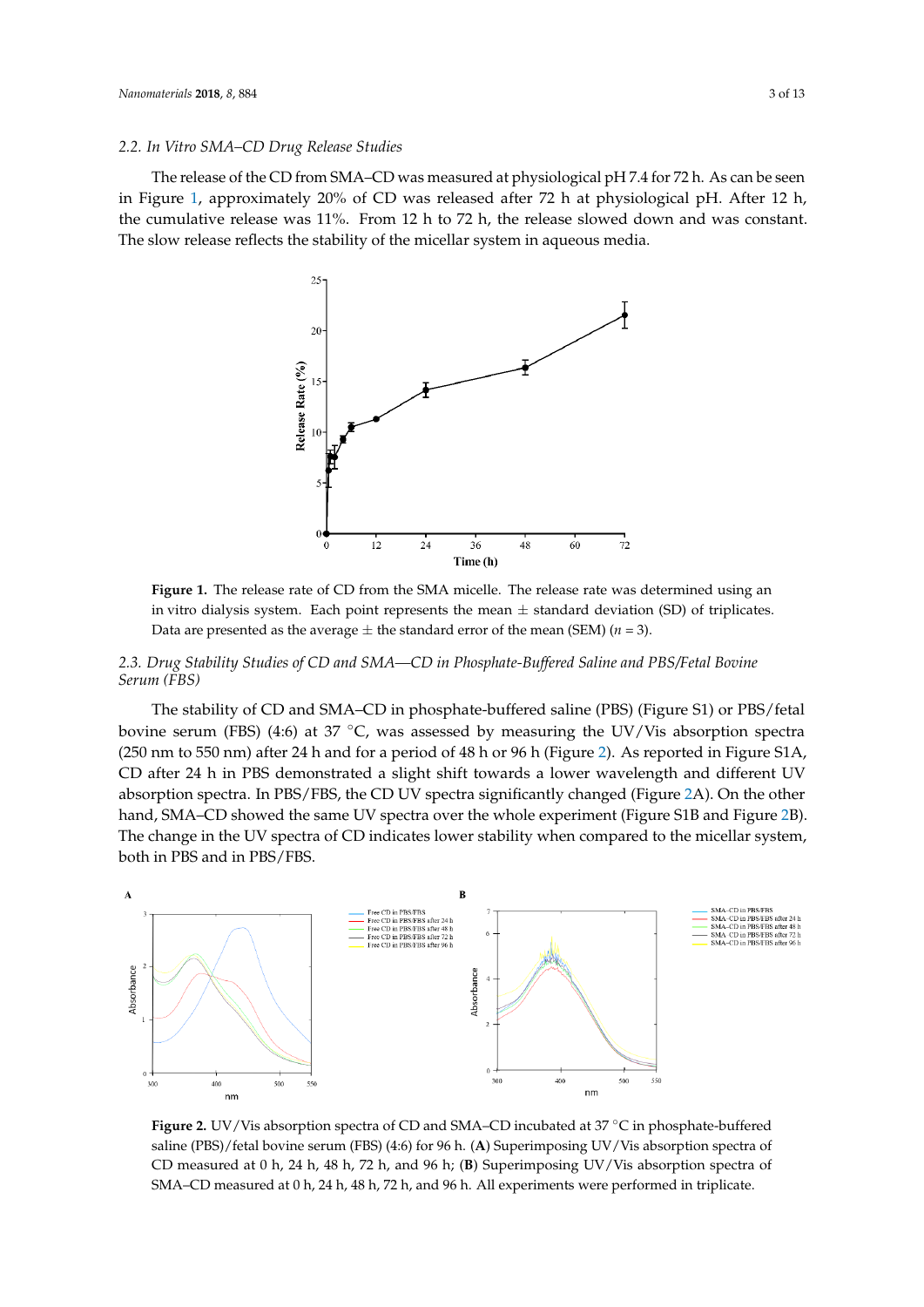CD was incubated at 37 °C for 30 min in FBS/PBS (4:6) at pH 7.4 to determine the interaction of the free curcumin complex with plasma proteins. The size distribution of the sample containing CD changed very fast for the control, suggesting the presence of complex interactions between CD and plasma proteins (Figure S2).

### 2.5. Cytotoxic Effect of Fe–Cur<sub>3</sub>, CD, and SMA–CD on Breast Cancer Cells  $\overline{3}$

The cytotoxicity of Fe–Cur3, CD, and SMA–CD on cell viability was assessed using three breast cancer cell lines, namely human MCF-7 cells, MDA-MB-231 cells, and murine 4T1 cells (Figure [3\)](#page-3-0).<br>The client of the different remainding on all sightly green suggested to the concentration of Grinal to The effect of the different preparations on cell viability was expressed as the concentration sufficient to kill 50% of the cells  $(IC_{50})$  as outlined in Table [2.](#page-4-0) Treatment of TNBC cells (MDA-MB-231 and 4T1, Figure [4B](#page-4-1),C) showed a higher sensitivity to CD formulations. In both cell lines, CD showed a slightly enhanced cytotoxicity with respect to SMA–CD (MDA-MB-231 cells IC<sub>50</sub> = 0.125  $\mu$ M and 0.892  $\mu$ M, respectively; 4T1 cells  $IC_{50} = 0.892 \mu M$  and 1.935  $\mu M$ , respectively). This result is consistent with the lower in vitro activity of nanocarriers [19]. Micelles are internalized into the cells via endocytosis [\[20\]](#page-11-12), a time and energy-dependent process in contrast to the simple diffusion of the free complex. MCF-7 cells (Figure [3A](#page-3-0)) appeared more resistant to the cytotoxic effect of the curcumin complexes and micelles when compared to MDA-MB-231 and 4T1 cells and showed that both CD and SMA–CD had no significant difference in their cytotoxic profile after 48 h incubation (Table [2,](#page-4-0) IC<sub>50</sub> of 3.373  $\mu$ M and  $3.370 \mu$ M, respectively).

<span id="page-3-0"></span>

and hormone resistant breast cancer cells (MDA-MB-231 and 4T1). (A) MCF-7, (B) MDA-MB-231, and (C) 4T1 cells were treated with different concentrations of CD and SMA–CD. (D) MDA-MB-231 cells were treated with Fe–Cur<sub>3</sub>. All cells were incubated for 48 h at 37 °C, 5% CO<sub>2</sub>. Control wells **Figure 3.** In vitro cytotoxic effect of CD, SMA–CD and Fe–Cur<sub>3</sub>, on hormone-responsive (MCF-7) were treated with vehicle only (0.2% dimethyl sulfoxide (DMSO)). At the end of treatment, the cell number was determined using the sulforhodamine B assay. Data are expressed as mean  $\pm$  SEM  $(n=3)$ . Nonlinear regression and IC<sub>50</sub> value determination was performed using GraphPad Prism 6. Differences were considered significant at *p* < 0.05.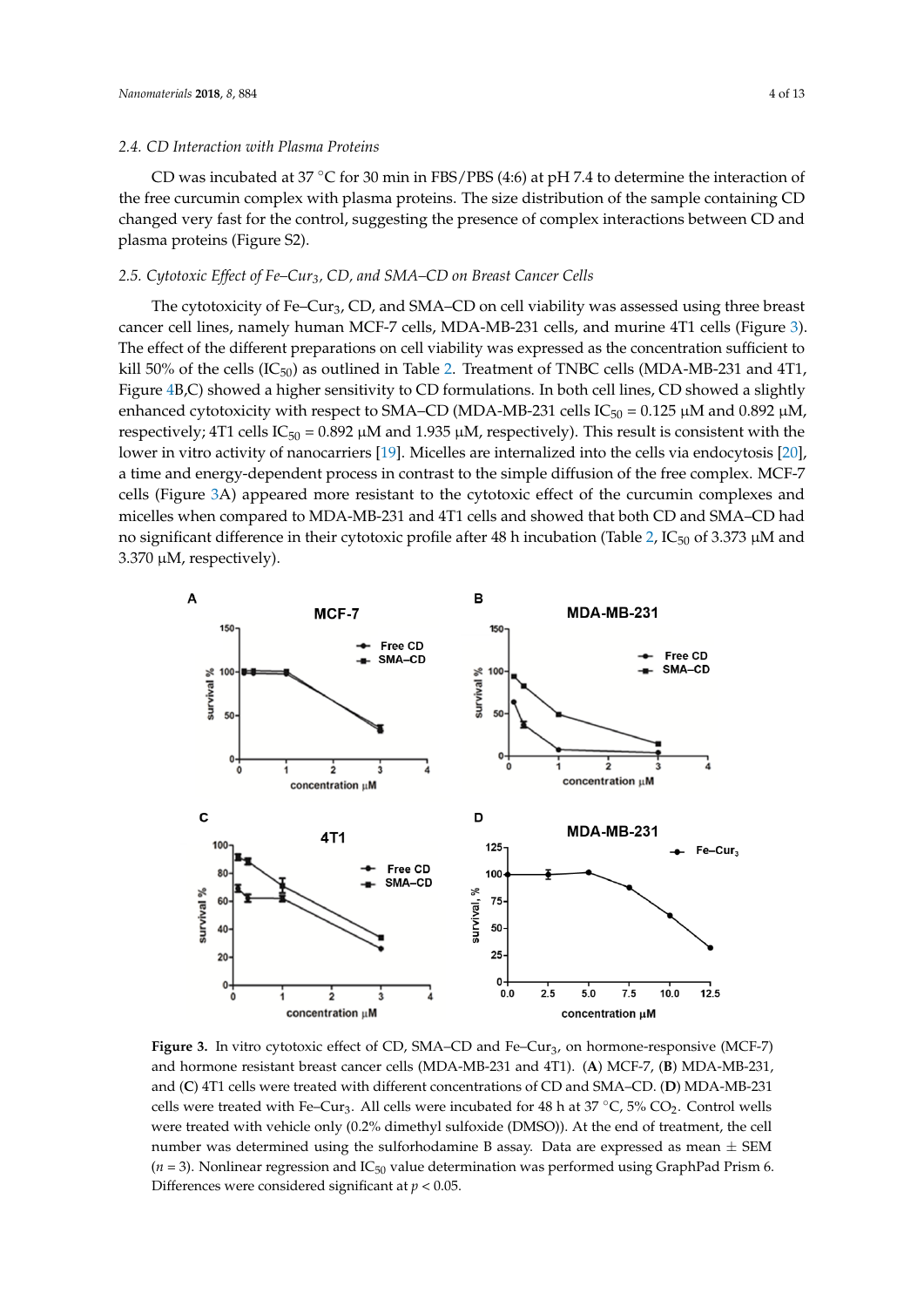| Compound  | $IC_{50}$ ( $\mu$ M) <sup>1</sup> |                 |                 |  |
|-----------|-----------------------------------|-----------------|-----------------|--|
|           | MCF-7                             | $MDA-MB-231$    | 4T1             |  |
| $Fe-Cur3$ | >10                               | >10             | >10             |  |
| CD        | $3.37 \pm 1.2$                    | $0.13 \pm 0.07$ | $0.89 \pm 0.09$ |  |
| SMA-CD    | $3.37 \pm 1.03$                   | $0.69 \pm 0.13$ | $1.94 \pm 0.12$ |  |

<span id="page-4-0"></span>**Table 2.** The concentration sufficient to kill 50% of the cells  $(IC_{50})$  values for CD and SMA–CD on hormone-responsive (MCF-7 cells) and hormone resistant (MDA-MB-231 and 4T1 cells) breast cancer cells. determined using the substitute are expressed as  $\alpha$  and  $\alpha$  are expressed as  $\alpha$ . Nonelinear  $\alpha$ 

<sup>1</sup> Data are shown as IC<sub>50</sub> values in  $\mu$ M  $\pm$  SD. Values are the mean of triplicate experiments.

#### 2.6. Maximum Tolerated Dose (MTD) **For SMA–CD for SMA–CD for SMA**–CD for SMA–CD for SMA–CD for SMA–CD for SMA–CD for SMA–CD for SMA–CD for SMA–CD for SMA–CD for SMA–CD for SMA–CD for SMA–CD for SMA–CD for SMA–CD for SMA–CD

To evaluate the safety of CD and SMA-CD, a maximum tolerated dose (MTD) study was performed following the recommendation of the Organization for Economic Co-operation and Development (OE[CD](#page-11-13)) test 420 [21]. The acute toxicity MTD for SMA–CD following intravenous dose escalation was found to be 120 mg/kg and that of the free CD to be 50 mg/kg.

#### *2.7. Biodistribution of CD and SMA–CD* was measured in tight does response. CD was measured in the dose response.

Balb/c mice bearing 4T1 mammary carcinoma tumors were injected with CD and SMA–CD (10 mg/kg and 20 mg/kg) to examine the dose response. CD was measured in tissues 24 h following i[nje](#page-4-1)ction. As reported in Figure 4, the curcumin complex was distributed in the lungs, spleen, liver, heart, kidneys, and tumors. There was a slightly greater (but not significant) accumulation of CD in the tumor and liver following the injection of SMA–CD when compared to the free complex injection. In the tumor and liver, the content of CD expressed as  $\mu$ g/mg of tissue was 1.37- and 1.33-fold higher, respectively, when comparing SMA–CD to free CD injection (Figure [4\)](#page-4-1); however, this difference was not statistically significant. No difference was observed in the kidney, lung, heart, and spleen (Figure [4\)](#page-4-1). The higher amount of CD measured in the liver following SMA–CD injection may be due to high blood perfusion, large fenestration size, and the presence of reticuloendothelial cells in the liver.

<span id="page-4-1"></span>

CD at 24 h following intravenous injection of CD and SMA–CD to Balb/c mice bearing 4T1 tumors  $(n = 6)$ . Data are presented as the average  $\pm$  standard error. **Figure 4.** Quantitative determination of CD amount (µg) per 100 mg of tissue. Tissue distribution of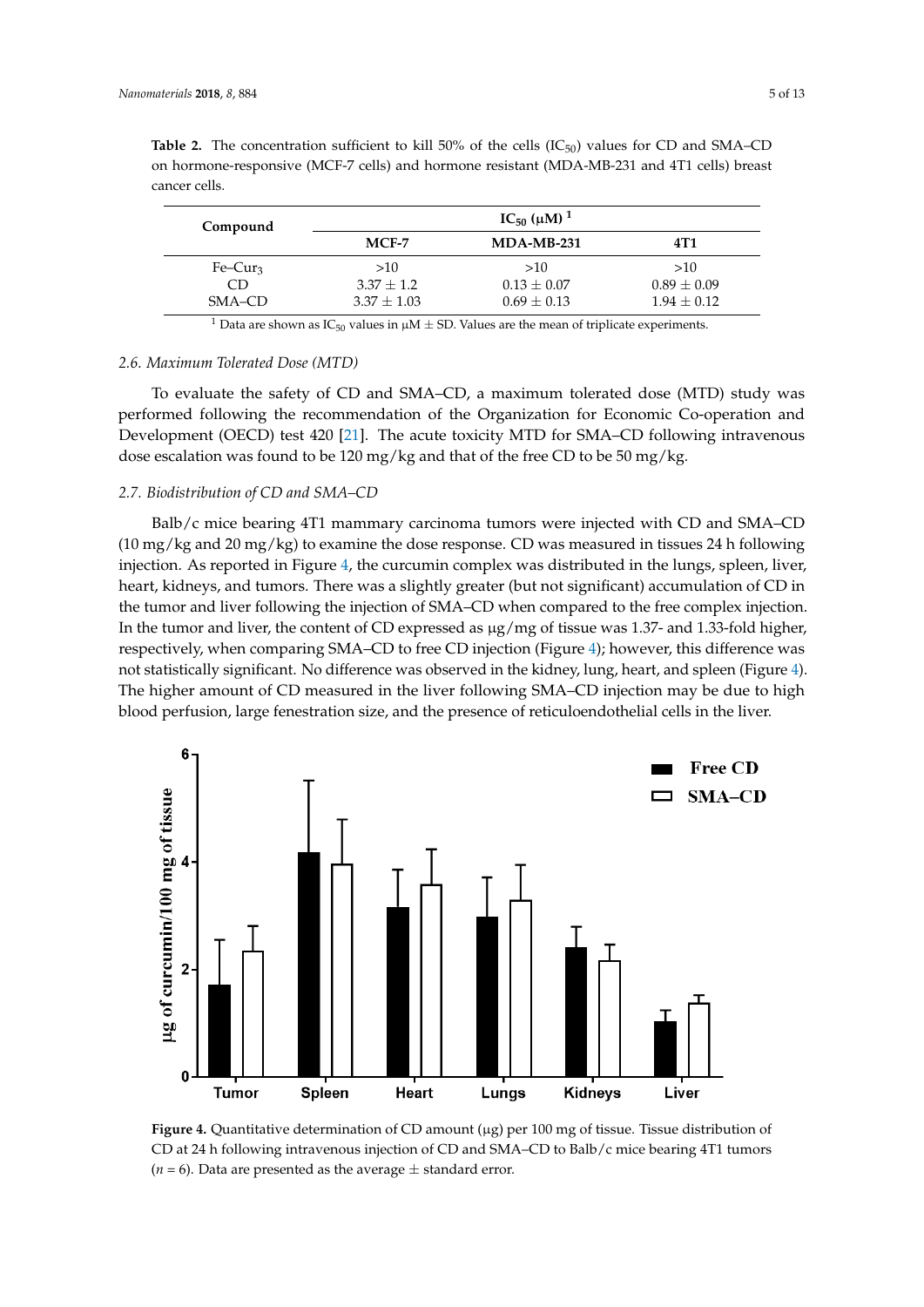#### *2.8. Effect of CD and SMA–CD on 4T1 Tumor Growth*

The anti-tumor effect of CD and SMA–CD was evaluated using Balb/c mice harboring 4T1 tumors over a treatment period of ten days. As shown in Figure 5, tumor growth was initially delayed upon treatment with free CD (20 mg/kg), but ultimately the tumor size was not statistically different from the control group after ten days. Treatment with SMA–CD appeared to be dose-dependent and, as seen in Figure [5,](#page-5-0) the encapsulation of CD increased its efficacy significantly in vivo. A single dose of SMA–CD at 10 mg/kg reduced the tumor growth by 2.1-fold while a dose of 20 mg/kg completely stopped the tumor growth for the duration of the study (Figure [5\)](#page-5-0). The therapeutic efficacy of CD and SMA–CD treatments were not associated with any significant weight loss during the treatment period.

<span id="page-5-0"></span>

was injected with a physiological saline solution. Tumor growth/size was estimated manually using a caliper. Data are presented as the average tumor volume  $\pm$  SEM. \*\*\*\* *p* < 0.0001. After ten days of decreased the tumor volume by 61% and SMA–CD (20 mg/kg) abolished tumor growth. **Figure 5.** In vivo anti-tumor effect of CD and SMA–CD on 4T1 tumor-bearing Balb/c mice. Mice were treated for ten days with either CD 20 mg/kg and SMA–CD 10 mg/kg and 20 mg/kg. The control group treatment, the treatment with free CD reduced tumor growth by 28%, while SMA–CD (10 mg/kg)

#### a caliper. Data are presented as the average tumor volume ± SEM. \*\*\*\* *p* < 0.0001. After ten days of **3. Discussion**

 $t$ reatment, the treatment, the treatment with free  $C$  reduced tumor growth by  $28$  mg/kg), while  $\Delta$ Breast cancers are disparate in their response to treatments, with TNBC lacking targeting<br>the major growth. The mast corresponse the magnetic disponsional tumor high resumes **3. Discussion** signaling pathways. Its pleiotropy is probably due to the presence of several reactive functional groups in its structure. Despite the safety of curcumin at high doses, its clinical use has been hampered by significant limitations, such as a scarce ADME (absorption, distribution, metabolism, and excretion)<br>such as a search search stability therapies and remaining one of the most aggressive cancers characterized by a high recurrence rate. The need for targeted therapy for the treatment of TNBC has led to the search for new therapies. Phytocompounds are being increasingly acknowledged as a useful complement to standard anti-cancer therapy. Curcumin is a natural polyphenol compound that exerts anti-cancer effects via multiple profile and poor chemical stability.

We have demonstrated the effects of two curcumin complexes (copper and iron) on breast canc[er](#page-4-0) cells in vitro using MCF-7, MDA-MB-231, and 4T1 cell lines. The cell viability assay (Table 2) demonstrated higher cytotoxicity of the copper–curcumin complex relative to the cytotoxicity observed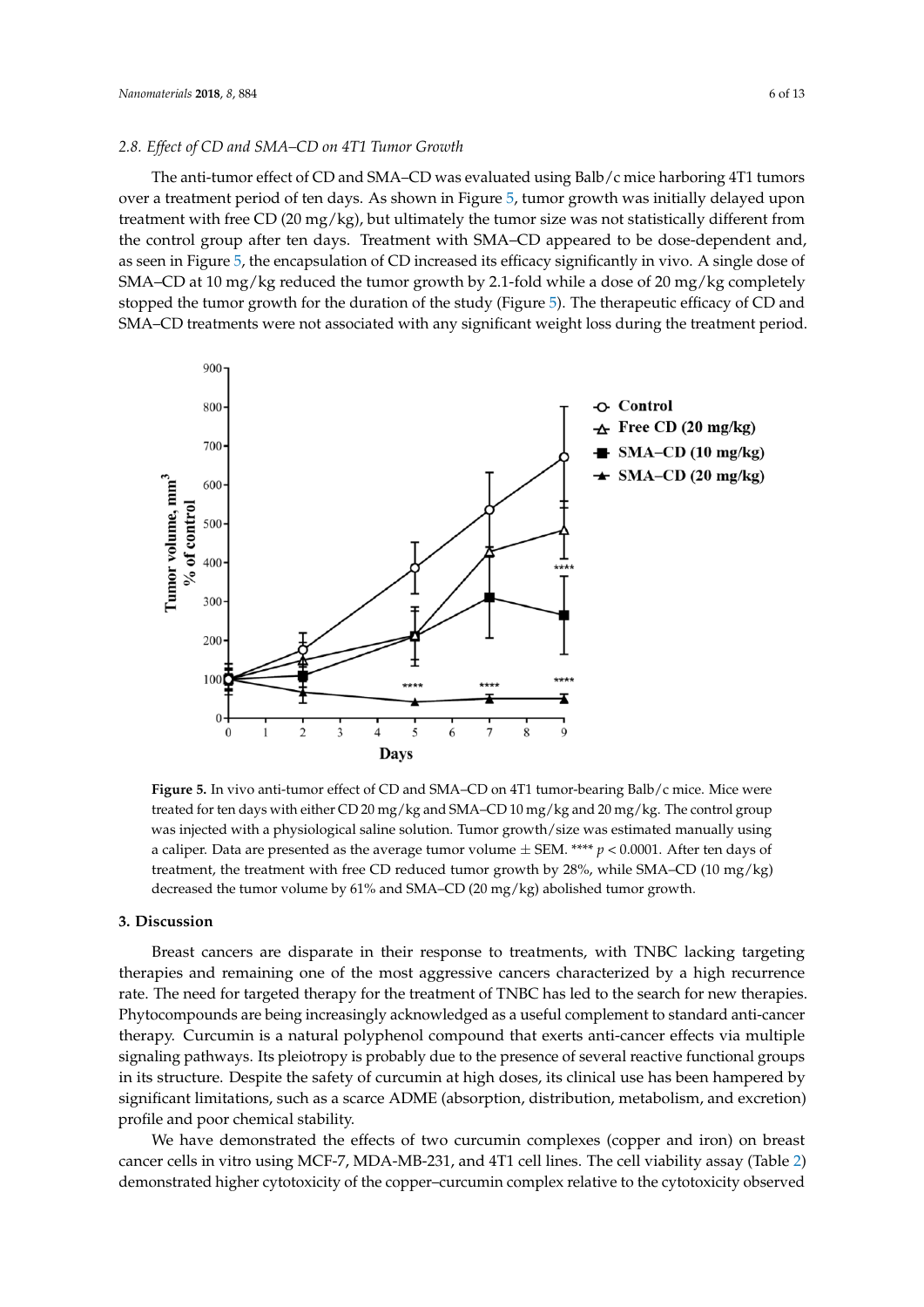with the iron–curcumin complex. The purpose of synthesizing and testing these metal complexes was to address the contribution of coordination metals to the overall activity of curcumin derivatives. The CD was cytotoxic in the sub-micromolar range against human and murine TNBC cells (MDA-MB-231  $IC_{50} = 0.125 \mu M$ ; 4T1  $IC_{50} = 0.892 \mu M$ , respectively). Pure non-complexed curcumin has previously been shown to have a higher  $IC_{50}$  value (25.6  $\mu$ M) in MDA-MB-231 cells [\[22\]](#page-11-14). Curcumin complex formation with a metal involves binding through the β-diketo function which renders the derivative more stable and more cytotoxic than the parent compound [\[23\]](#page-11-15).

Previous studies have shown copper alone to be cytotoxic against cancer cells, albeit at a concentration above 100  $\mu$ M [\[24\]](#page-11-16), although copper nanoparticles coated with albumin displayed cytotoxicity in TNBC cells above 50 µM [\[25\]](#page-11-17). Furthermore, a previous study using curcumin-capped copper nanoparticles failed to demonstrate any cytotoxicity against TNBC cell lines [\[26\]](#page-11-18). However, more recently, copper(II) phosphorus dendrimers demonstrated cytotoxicity against cancer cells [\[27\]](#page-11-19).

Based upon our cytotoxicity data, the copper–curcumin complex was selected for further in vitro investigation. This was the more potent of the two complexes. However, the CD is poorly soluble in water. This poor solubility significantly influences all pharmacokinetic parameters in vitro, including bioavailability. We, therefore, attempted to increase the bioavailability of CD to improve drug delivery for in vivo evaluation. In an attempt to enhance CD accumulation at the tumor site and reduce off-target effects, the CD was encapsulated into SMA nanoparticles (NPs). SMA is an amphiphilic polymer that demonstrates significant biocompatibility. It is biodegradable and can bind non-covalently to plasma albumin. Importantly, it also has an increased potential to accumulate in tumors through enhanced permeability and retention effects (EPR) [\[28\]](#page-11-20). The slow release rate of CD from the NPs demonstrated its appropriateness for the in vivo application of drug delivery systems. SMA–CD showed a similar cytotoxicity profile as the free complex CD in MCF-7 cells. However, a decreased cytotoxicity was observed for the micelle formulation in the TNBC cell lines (MDA-MB-231 and 4T1 cells). This result is in agreement with previous reports demonstrating reduced pharmacological activity in vitro when delivered by NPs as compared to free drug delivery [\[19\]](#page-11-11). The micelles enter the cells through endocytosis in a time and energy-dependent process opposing the diffusion of most of the free drugs.

The biodistribution of CD and SMA–CD were evaluated using the 4T1 tumor murine model of TNBC. The period of 24 h was chosen as the EPR effect is observed after 6 h, reaches a peak after 24 h and keeps its plateau from 24 h to 72 h [\[29–](#page-12-0)[32\]](#page-12-1). The biodistribution of the free complex and the encapsulated formulation was comparable in all organs, including the tumors. Given the negligible differences in biodistribution between CD and SMA–CD, it was not possible to rely on the EPR effect to explain the remarkable differences in the anti-tumor activity between both formulations. A single injection of SMA–CD at the dose of 10 mg/kg was able to reduce the tumor growth by approximately 61% after ten days, while SMA–CD at the dose of 20 mg/kg stabilized the tumor size for ten days. CD at 20 mg/kg demonstrated tumor control comparable to SMA–CD 10 mg/kg until day 5. However, the tumor regrew with a reduction in the tumor size of 28% at the end of the treatment period. No significant signs of toxicity were associated with the treatments. We, therefore, checked the compound's stability. The UV/Vis spectra of CD changed significantly upon incubation in PBS/FBS when compared to SMA–CD, demonstrating that the micellar formulation protected CD from degradation in the serum.

Plasma protein binding of free CD can render it into a nanoparticle size that is similar to the SMA encapsulated curcumin used here, thus allowing it to take advantages of the EPR effect. The interaction of curcumin with plasma proteins in vivo has been previously demonstrated [\[33\]](#page-12-2). Our CD preparation, upon incubation with plasma proteins, showed changes in the size distribution of the sample, suggesting interactions between CD and FBS proteins. Our data demonstrate the value of protecting curcumin derivatives from degradation in the plasma. Nanocarrier systems, such as nanomicelles in our case, can achieve this protection. In contrast to our initial hypothesis which related to improving CD concentration at the tumor site through the EPR effect connected to nanosized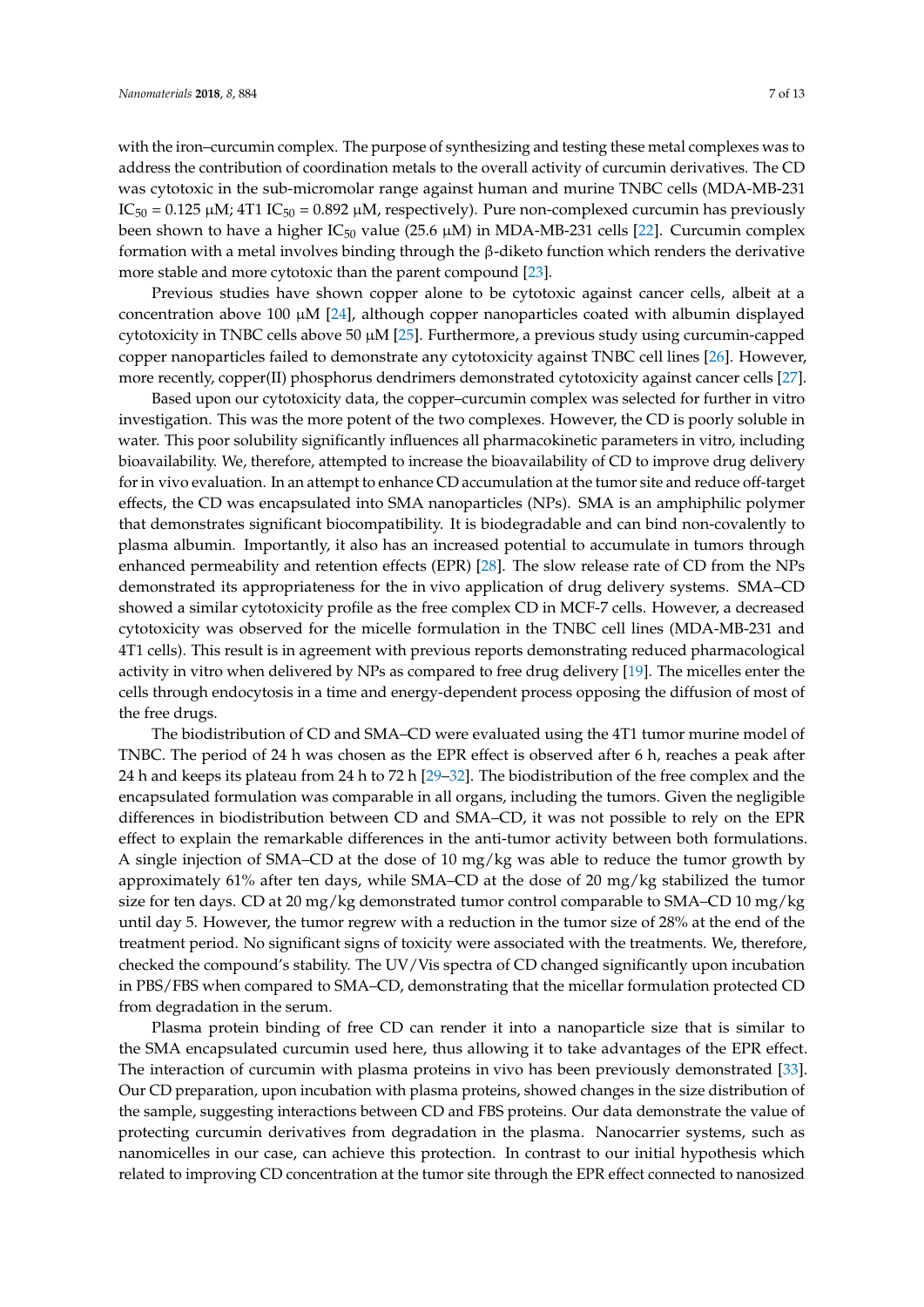formulations, CD itself (by binding to plasma proteins) acts as a self-assembled nanosystem with the same favorable tumor accumulations. The main advantage of SMA–CD would thus rely on preserving the activity of the parent compound. In light of this explanation, further measures need to be taken to improve curcumin-related research in the biomedical field.

The free copper–curcumin complex and the SMA encapsulated complex showed significant cytotoxic effects. Both formulations showed cytotoxicity values in the lower micromolar or sub-micromolar concentration range in vitro. SMA–CD reduced tumor growth in a dose-dependent manner more efficiently than the non-encapsulated CD in vivo. Remarkably, at the highest dose, SMA–CD abolished murine 4T1 tumor growth. This effect may be attributed to the higher stability of the micellar system in biological fluids, independent of its increased ability to enter and accumulate in tumor cells. Taken together, this improved chemical stability and improved targeting of tumor cells may open up the way for new and enervative treatments for TNBC.

#### **4. Materials and Methods**

Roswell Park Memorial Institute medium (RPMI) 1640 medium, fetal bovine serum (FBS), and TrypLE Express were purchased from ThermoFisher (ThermoFisher Scientific, Franklin, MA, USA). Curcumin, CuCl<sub>2</sub>, FeCl<sub>3</sub>, poly(styrene-co-maleic anhydride), cumene terminated (SMA) MW 1600, dioctadecyl3,3,30,30-tetramethylindocarbocyanine perchlorate (DiI), *N*-(3-dimethylaminopropyl)-*N*-ethylcarbodiimide hydrochloride (EDAC), L-glutamine, penicillin, streptomycin, sulforhodamine B (SRB) and tris(hydroxymethyl)aminomethane (TRIS) were purchased from Sigma-Aldrich Ltd. (St. Louis, MO, USA). Trichloroacetic acid (TCA) was secured from Global Science (Auckland, New Zealand). All solvents were reagent grade and were purchased from commercial vendors.

#### *4.1. Synthesis of Fe–Cur<sup>3</sup>*

Curcumin (2.21 g, 6 mmol) was dissolved in 50 mL of a mixture of methanol/dichloromethane  $(1:1)$ , and an aqueous solution  $(5 \text{ mL})$  of FeCl<sub>3</sub>  $(0.541 \text{ g}, 2 \text{ mmol})$  was added. The mixture was refluxed for 3 h. The resulting solution was concentrated to a final volume of 10 mL and allowed to stand at room temperature. The precipitated complex was filtered off before being washed, first with cold water and then methanol. The crude was recrystallized from MeOH/dichloromethane (1:1). Finally, the synthesized complex was dried, dissolved in 30 mL of light petrol and 10 mL of ethyl acetate and left standing. The resulting precipitate was filtered under gravity, washed with light petrol (20 mL  $\times$  2), and dried to give the pure complex.

#### *4.2. Synthesis of CD*

Curcumin complex with copper (CD) was obtained following the procedure reported by Barik et al. [\[34\]](#page-12-3). In this report an adaptation of the original procedure published by Dutta et al. [\[35\]](#page-12-4) was followed. Curcumin (1.47 g, 4 mmol) was dissolved in methanol (100 mL) and an aqueous solution (10 mL) of CuCl<sub>2</sub> (0.268 g, 2 mmol) was added. The mixture was refluxed for 3 h. The resulting solution was concentrated to a final volume of 20 mL and allowed to stand at room temperature. The precipitated complex was filtered off before being washed, first with cold water and then ethanol. The crude was recrystallized from MeOH/dichloromethane (1:1). Finally, the synthesized complex was dried, dissolved in 30 mL of light petrol and 10 mL of ethyl acetate and left standing. The resulting precipitate was filtered under gravity, washed with light petrol  $(20 \text{ mL} \times 2)$ , and dried to give the pure complex as a yellow powder.

#### *4.3. Preparation and Characterization of SMA–CD Micelles*

SMA micelles were prepared as described previously [\[36\]](#page-12-5). Briefly, SMA was hydrolyzed by dissolving the SMA in 1 M NaOH at 70 ◦C to achieve a concentration of 10 mg/mL. Hydrolyzed SMA was then adjusted to pH 5, and EDAC was added in a 1:1 ratio by weight to SMA. A solution of CD,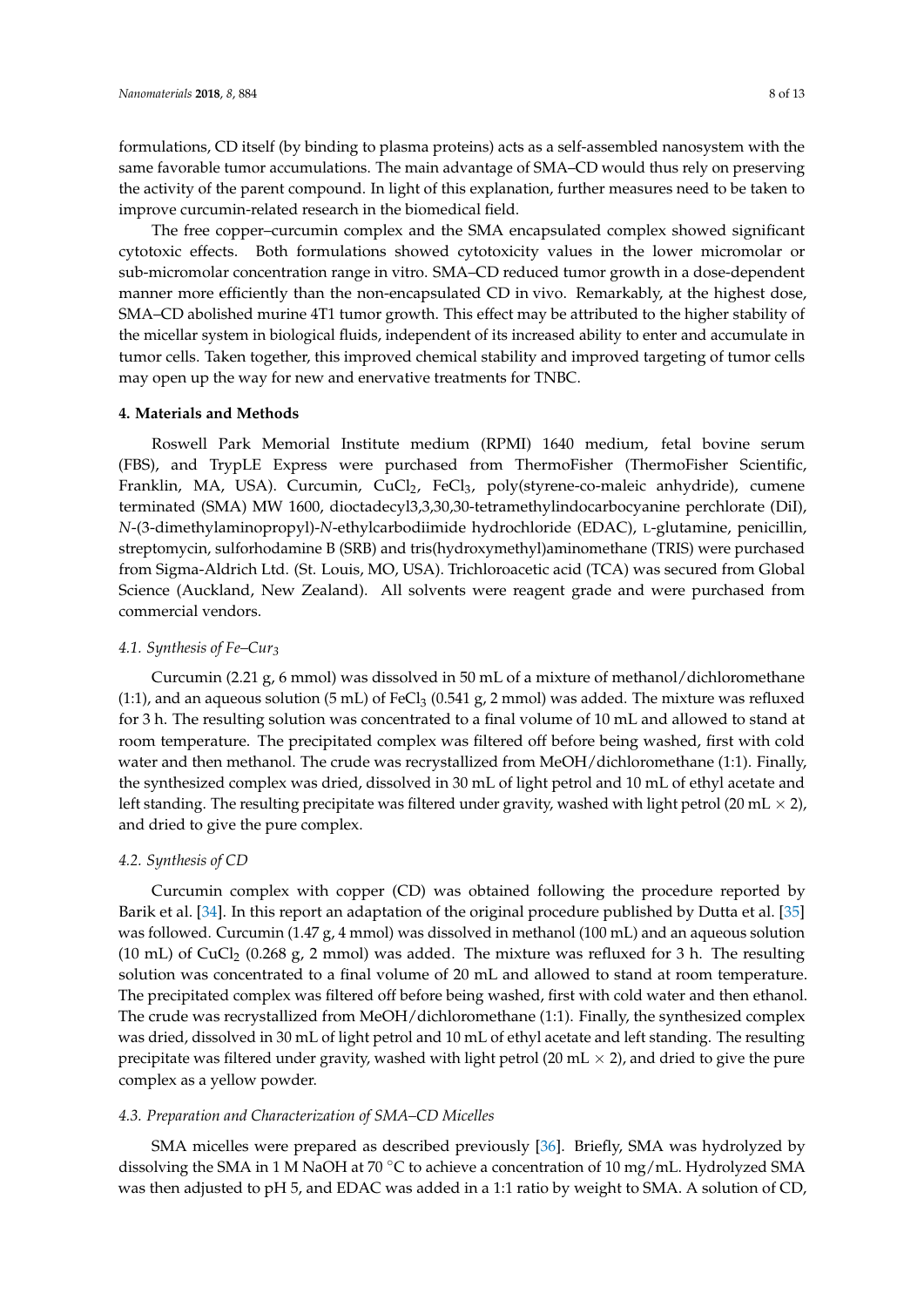dissolved in DMSO, was added to the SMA solution and the pH was maintained at 5 until it stabilized. Then, the pH was raised and maintained stably at 11, and finally lowered to 7.4. The solution was filtered four times using a Millipore Lab scale TFF (tangential flow filtration) system (Merck Millipore, Burlington, MA, USA) with a Pellicon XL 10 kDa cut-off membrane (EMD Millipore, Burlington, MA, USA). The solution was frozen at −80 °C overnight before being lyophilized to obtain the SMA–CD micelle powder.

#### 4.3.1. Loading of the SMA–CD Micelles

A standard curve of CD free drug was pre-prepared in DMSO and measured at 428 nm to determine the weight ratio of the loaded drug. The drug content of SMA–CD was determined by solubilizing SMA–CD (1 mg/mL) in DMSO and measuring the absorbance at 428 nm in comparison with the standard curve. Measurements from three independent experiments were conducted in triplicate. The loading was expressed as weight % of CD in the final micelle compared to the total weight of recovered SMA–CD. The SMA–CD loading was determined as 18%.

#### 4.3.2. Size, PDI, and Zeta Potential Determination of SMA–CD Micelles

Lyophilized SMA–CD micelles (1.5 mg/mL) were solubilized either in NaHCO<sub>3</sub> (0.1 M, pH 7.8) to determine the size or distilled water to estimate the charge. All measurements for size distribution and zeta potential were carried out using the Malvern ZEN3600 (Malvern Instruments Inc., Westborough, MA, USA). Measurements from three independent experiments were conducted in triplicate.

#### 4.3.3. Drug Release Studies of SMA–CD in Distilled Water

The release of the CD from the micelle construct was evaluated using a dialysis method. SMA–CD micelles were solubilized at a concentration of 1 mg/mL in distilled water Using a dialysis bag with a 12 kDa molecular weight cutoff, 2 mL was dialyzed against 20 mL of distilled water (pH adjusted to 7.4). For up to 72 h, 1 mL of the sample inside the dialysis bag was removed, and the absorbance was measured at 428 nm using a UV spectrophotometer (UV-2600, Shimadzu, Japan) with a quartz cell of 1 cm path length, then returned to the dialysis bag. The % reduction of maximum absorbance at 428 nm from the 0-time point was recorded to signify the release rate. The choice of measuring the release rate from the inside sample is related to instability and poor water solubility of the free CD as described further in Section [2.3.](#page-2-2) All experiments were performed in triplicate. Percentage release is reported as mean percentage  $\pm$  SEM.

#### 4.3.4. Drug Stability Studies of CD and SMA–CD in PBS or PBS/FBS

To test the stability of CD and SMA–CD, UV/Vis absorption spectra of CD and SMA–CD (0.01 mM) incubated at 37 ◦C in PBS or PBS/FBS (4:6) were measured over the wavelength range of 250–550 nm. The stability of the free complex and the micelle was monitored for 48 h or 96 h by observing the relative change in the absorption peak upon incubation of the compounds (0.01 mM) in the dark at 37 ◦C in a solution of PBS/FBS (6:4) or PBS. All experiments were performed in triplicate.

#### 4.3.5. CD Interaction with Plasma Proteins

CD complex (2 mg) was solubilized in 500  $\mu$ L of methanol, and an aliquot of 20  $\mu$ L was added to 980 µL of medium containing FBS/PBS (4:6), pH 7.4. The sample was incubated at 37 °C for 30 min. After this time, to determine the size, measurements were done using the Malvern ZEN3600 Zetasizer Nano series (Malvern Instruments, Malvern, UK) (Figure S1, Supporting Information). The results were obtained from three independent experiments and were compared to size measurements of medium containing FBS/PBS, pH 7.4.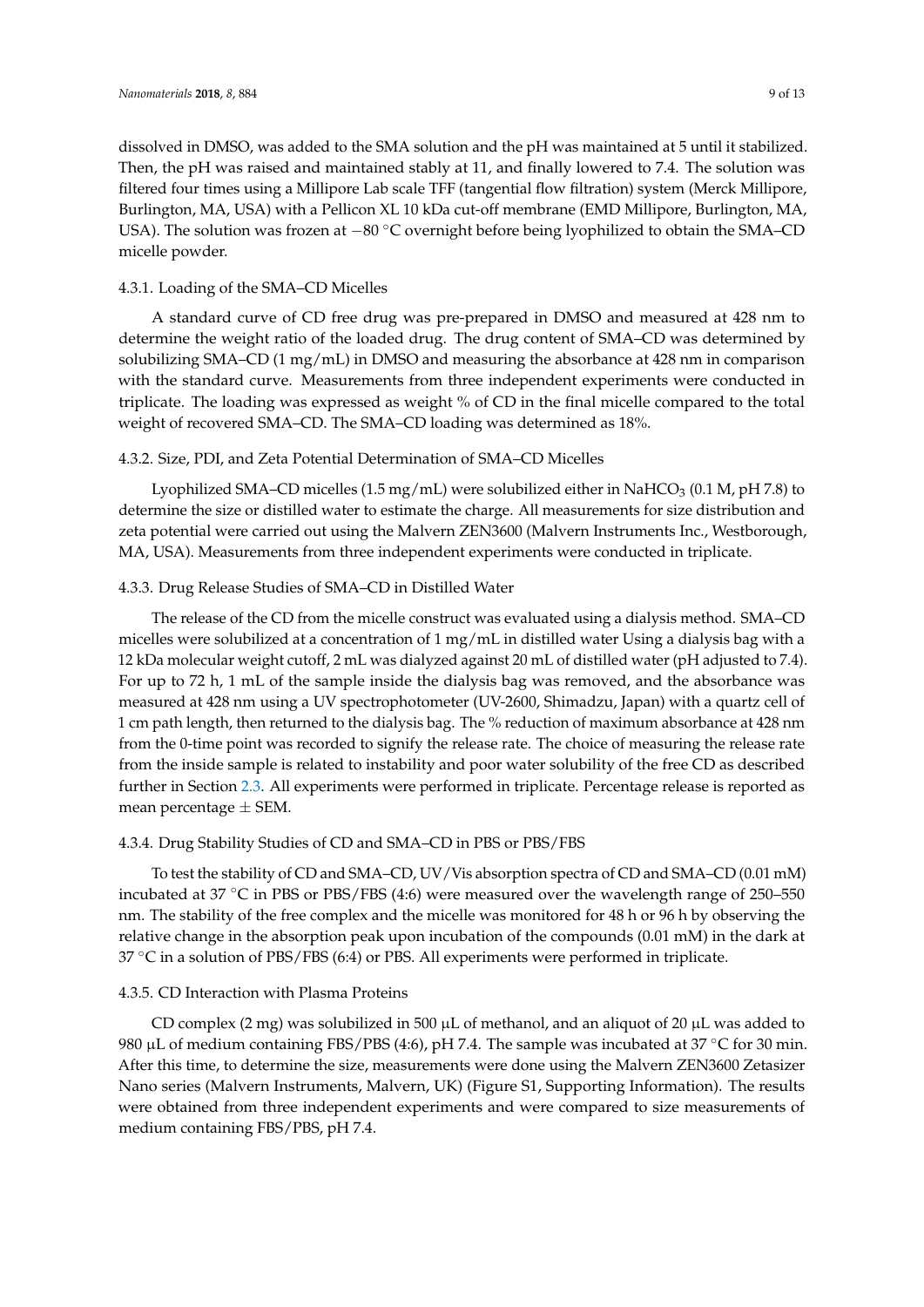#### *4.4. In Vitro Studies*

#### 4.4.1. Cell Culture

MDA-MB-231 (ATCC<sup>®</sup> HTB-26<sup>™</sup>), 4T1 (ATCC<sup>®</sup> CRL-2539), and MCF-7 (ATCC<sup>®</sup> HTB22<sup>™</sup>) cells were obtained from the American Type Culture Collection (ATCC) (Manassas, VA, USA). MDA-MB-231 and MCF-7 cells were grown in DMEM/Ham's F12 supplemented with 5% FBS, 2 mM L-glutamine, 100  $\mu$ g/mL streptomycin, 100 U/mL penicillin and 2.2 g/L NaHCO<sub>3</sub>; 4T1 cells were grown in RPMI-1640 medium supplemented with 10% (v/v) fetal calf serum, 2 mM L-glutamine, 100 U/mL penicillin, and  $100 \mu g/mL$  streptomycin. For all procedures, cells were harvested using TrypLE Express. All the cells were incubated at 37 °C in a humidified atmosphere with 5%  $CO<sub>2</sub>$ .

#### 4.4.2. Cell Viability

MDA-MB-231 (1  $\times$  10 $^{4}$  cells/well), MCF-7 (1  $\times$  10 $^{4}$  cells/well) and 4T1 cells (1  $\times$  10 $^{4}$  cells/well) were seeded in 96-well plates, incubated for 24 h and then treated with a concentration range from 0.1  $\mu$ M to 3  $\mu$ M of either CD dissolved in 5% DMSO or SMA–CD dissolved in water. In all experiments, the cells were incubated for 48 h and then fixed using 10% trichloroacetic acid (TCA). Cell number was determined using the sulforhodamine B (SRB) assay as previously described [\[37\]](#page-12-6). The concentration required to decrease cell numbers by  $50\%$  (IC<sub>50</sub>) was determined by nonlinear regression using GraphPad Prism 7. Three independent experiments were performed in triplicate.

#### *4.5. In Vivo Studies*

Female Balb/c mice (6 weeks old, mean weight  $= 22$  g) were supplied by the Laboratory Animal Care Facility (LACF) of the Arabian Gulf University (AGU), Bahrain. All animals were kept under standard conditions including a controlled temperature of 25  $\degree$ C, a 12 h light–dark cycle, and had ad libitum access to food and water. Experiments were performed according to the roles and regulations of the AGU Animal Care Policy. CD was dissolved in DMSO and diluted in physiological saline to a 5% final percentage of DMSO and SMA–CD was dissolved in physiological saline.

#### 4.5.1. Maximum Tolerated Dose (MTD)

MTD testing was conducted according to OECD test 420 [\[21\]](#page-11-13). Briefly, nulliparous and non-pregnant female Balb/c mice (aged 6 weeks old) were treated with escalating doses of CD or SMA–CD micelles through the tail vein ( $n = 6$  per group). Mice were initially dosed with CD 10 mg/kg and a SMA–CD equivalent dose of 10 mg/kg and body weight was measured daily. The dose was escalated daily until the maximum solubility of drugs was reached or body weight loss of >10% was observed.

#### 4.5.2. Biodistribution of CD and SMA–CD

Female Balb/c mice were implanted with 4T1 cell tumors (1  $\times$  10<sup>6</sup> cells) bilaterally on the flanks. When tumors reached 100 mm<sup>3</sup>, mice were randomly distributed into two groups (3 animals per group). The animals were injected with either CD or its equivalence in SMA–CD at 50 mg/kg via the tail vein. Mice were euthanized 24 h after the treatment and organs were collected. Internal organs (heart, lungs, liver, spleen, and kidneys) and tumor tissue were analyzed for CD content. SMA–CD was extracted using the methodology previously described [\[38\]](#page-12-7). Briefly, tissues were minced, weighed and snapped frozen before being pulverized. Frozen tissue powder (1 mg) was re-suspended in 67% ethanol and 4 M HCl (1 mL). The suspension was incubated at 70 °C for 0.5 h, sonicated and centrifuged to extract CD from tissue samples. CD content was determined by absorbance at 428 nm and compared to a CD calibration curve. CD content was normalized to the weight of tissue and to the total weight of the organs from which it was extracted.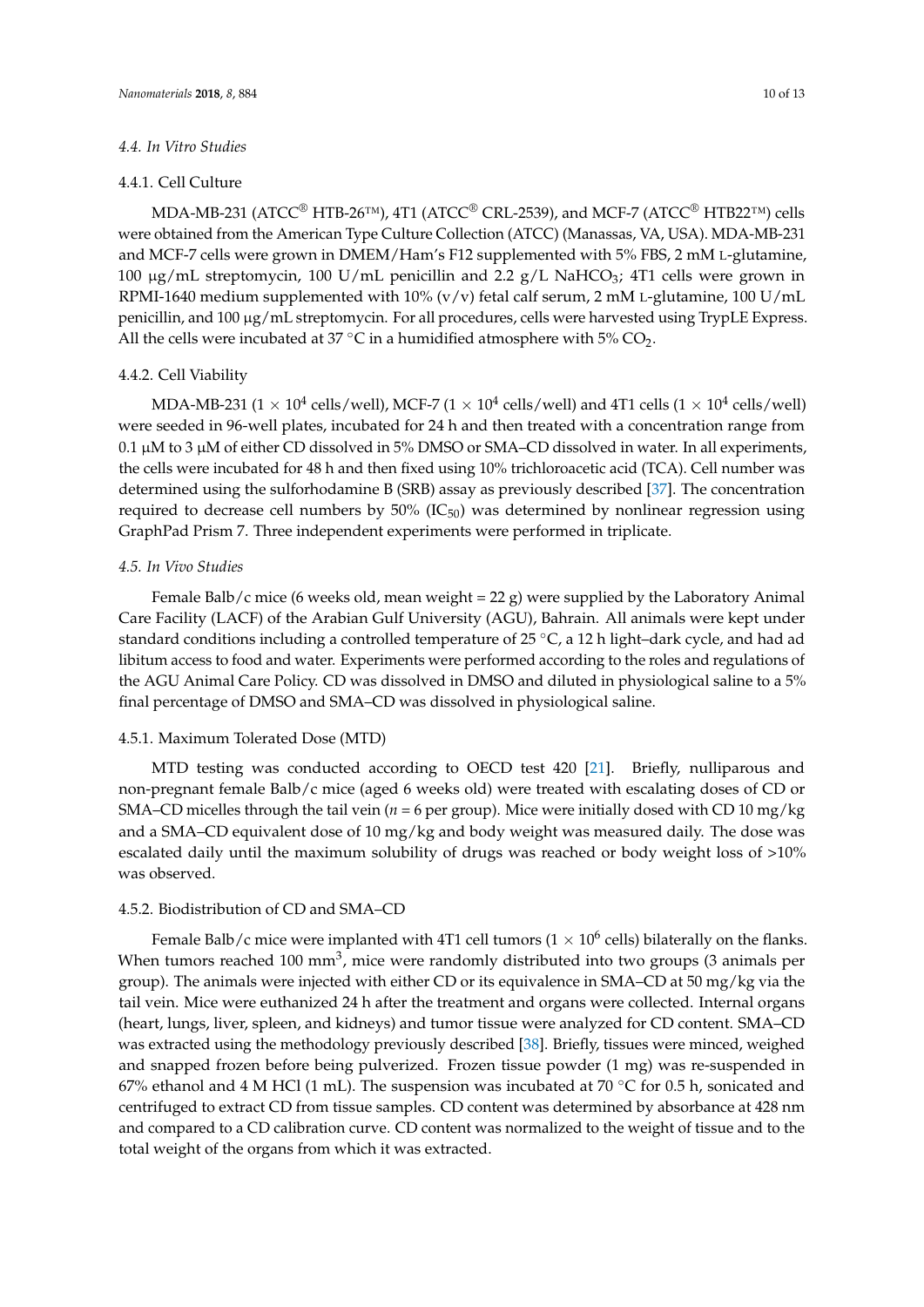#### 4.5.3. Effect of CD and SMA–CD on 4T1 Tumor Growth

Female Balb/c mice were injected with 4T1 mammary carcinoma cells (1  $\times$  10<sup>6</sup>) bilaterally on the flanks. When tumors reached 100 mm<sup>3</sup>, mice were randomly distributed into five groups (control, CD 10 mg/kg, CD 20 mg/kg, SMA–CD 10 mg/kg, and SMA–CD 20 mg/kg; 5 animals per group). CD and SMA–CD were administered via tail vein on day 0. The control animals were injected with physiological saline. The day of first administration was set as day 0. Tumor volume was measured by manual caliper; the volume was estimated using the formula:  $V_{tumor} = \frac{W^2 \times L}{2}$ , where *W* is the transverse section and *L* is longitudinal cross section. Tumor volumes were normalized to the initial tumor volume at the initiation of treatment (day 0) and represented as the mean  $\pm$  SEM. The body weight of the mice was measured biweekly and normalized daily for ten days as an index of acute toxicity.

#### *4.6. Statistical Analysis*

In vitro experiments, such as the cytotoxicity assay, were routinely repeated at least three times. The statistical analysis was performed using the one-way analysis of variance (ANOVA). For in vivo experiments, statistical analysis was performed using the two-way ANOVA. All analyses were performed using the GraphPad Prism 7 Software. \* *p* < 0.05 was considered statistically significant.

**Supplementary Materials:** The following are available online at [http://www.mdpi.com/2079-4991/8/11/884/s1,](http://www.mdpi.com/2079-4991/8/11/884/s1) Figure S1: UV/Vis absorption spectra of CD and SMA–CD incubated at 37 °C in PBS 48 h. (A) Superimposing UV/Vis absorption spectra of CD measured in PBS at 0, 24, and 48 h; (B) Superimposing UV/Vis absorption spectra of SMA–CD measured in PBS at 0, 24, and 48 h. All experiments were performed in triplicate, Figure S2: CD interaction with plasma proteins. The size of the CD complex with plasma proteins was determined by dynamic light scattering using the using the Malvern ZEN3600 Zetasizer Nano series. The Results were obtained from three independent experiments.

**Author Contributions:** Conceptualization, K.G. conceived the study, acquired the grant, designed and conducted in vivo experiments, supervised the work and collectively with V.P. and S.T. (Sebastien Taurin) wrote and edited the manuscript. V.P., S.T. (Sebastien Taurin) contributed to the research design, stability studies and writing the manuscript. S.T. (Safa Taha), F.B., A.M., A.J., and F.M. contributed to the in vitro and in vivo studies. I.M.E.-D., S.F., and F.R.-D. synthesized the compounds and collaborated in acquiring the funds.

**Funding:** This research was funded by Joint Arabian Gulf University and Royal College of Surgeons in Ireland-Bahrain, grant number AGU-RCSI 2016-1.

**Acknowledgments:** K.G. thanks Reem AL Zahrani for technical support.

**Conflicts of Interest:** The authors declare no conflict of interest.

#### **References**

- <span id="page-10-0"></span>1. Noone, A.M.; Cronin, K.A.; Altekruse, S.F.; Howlader, N.; Lewis, D.R.; Petkov, V.I.; Penberthy, L. Cancer Incidence and Survival Trends by Subtype Using Data from the Surveillance Epidemiology and End Results Program, 1992–2013. *Cancer Epidemiol. Biomark. Prev.* **2017**, *26*, 632–641. [\[CrossRef\]](http://dx.doi.org/10.1158/1055-9965.EPI-16-0520) [\[PubMed\]](http://www.ncbi.nlm.nih.gov/pubmed/27956436)
- <span id="page-10-1"></span>2. Almendro, V.; Fuster, G. Heterogeneity of breast cancer: Etiology and clinical relevance. *Clin. Transl. Oncol.* **2011**, *13*, 767–773. [\[CrossRef\]](http://dx.doi.org/10.1007/s12094-011-0731-9) [\[PubMed\]](http://www.ncbi.nlm.nih.gov/pubmed/22082639)
- <span id="page-10-2"></span>3. Livasy, C.A.; Perou, C.M.; Karaca, G.; Cowan, D.W.; Maia, D.; Jackson, S.; Tse, C.K.; Nyante, S.; Millikan, R.C. Identification of a basal-like subtype of breast ductal carcinoma in situ. *Hum. Pathol.* **2007**, *38*, 197–204. [\[CrossRef\]](http://dx.doi.org/10.1016/j.humpath.2006.08.017) [\[PubMed\]](http://www.ncbi.nlm.nih.gov/pubmed/17234468)
- <span id="page-10-3"></span>4. Lakhani, S.R.; Ellis, I.O.; Schnitt, S.J.; Tan, P.; Van de Vijver, M. *WHO Classification of Tumours of the Breast*, 4th ed.; IARC: Lyon, France, 2012.
- <span id="page-10-4"></span>5. Rakha, E.A.; Green, A.R. Molecular classification of breast cancer: What the pathologist needs to know. *Pathology* **2017**, *49*, 111–119. [\[CrossRef\]](http://dx.doi.org/10.1016/j.pathol.2016.10.012) [\[PubMed\]](http://www.ncbi.nlm.nih.gov/pubmed/28040199)
- <span id="page-10-5"></span>6. Foulkes, W.D.; Smith, I.E.; Reis-Filho, J.S. Triple-negative breast cancer. *N. Engl. J. Med.* **2010**, *363*, 1938–1948. [\[CrossRef\]](http://dx.doi.org/10.1056/NEJMra1001389) [\[PubMed\]](http://www.ncbi.nlm.nih.gov/pubmed/21067385)
- <span id="page-10-6"></span>7. Dent, R.; Trudeau, M.; Pritchard, K.I.; Hanna, W.M.; Kahn, H.K.; Sawka, C.A.; Lickley, L.A.; Rawlinson, E.; Sun, P.; Narod, S.A. Triple-negative breast cancer: Clinical features and patterns of recurrence. *Clin Cancer Res.* **2007**, *13 Pt 1*, 4429–4434. [\[CrossRef\]](http://dx.doi.org/10.1158/1078-0432.CCR-06-3045) [\[PubMed\]](http://www.ncbi.nlm.nih.gov/pubmed/17671126)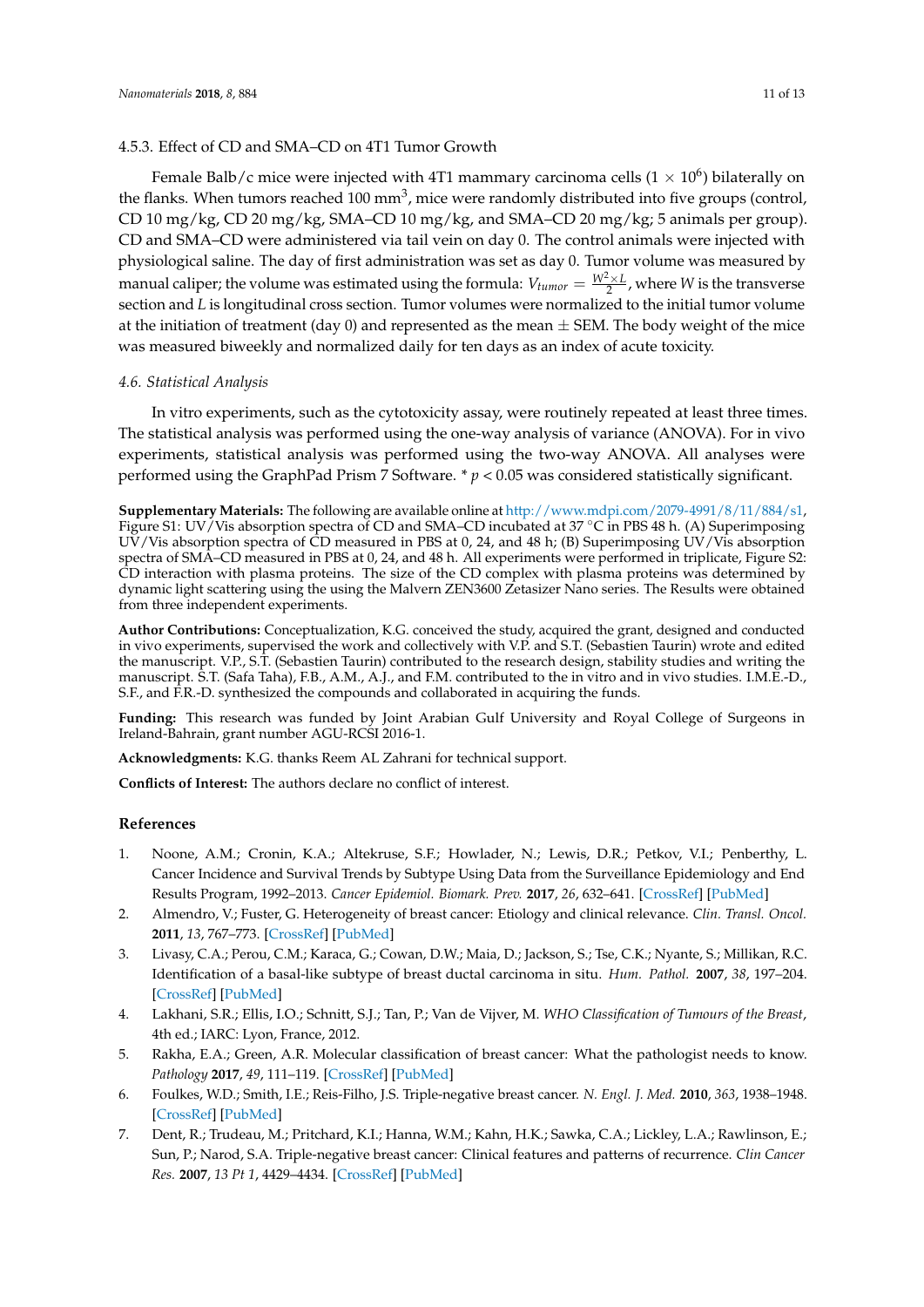- <span id="page-11-0"></span>8. Shareef, M.; Ashraf, M.A.; Sarfraz, M. Natural cures for breast cancer treatment. *Saudi Pharm. J.* **2016**, *24*, 233–240. [\[CrossRef\]](http://dx.doi.org/10.1016/j.jsps.2016.04.018) [\[PubMed\]](http://www.ncbi.nlm.nih.gov/pubmed/27275107)
- <span id="page-11-1"></span>9. Mitra, S.; Dash, R. Natural Products for the Management and Prevention of Breast Cancer. *Evid. Based Complement. Altern. Med.* **2018**, *2018*, 8324696. [\[CrossRef\]](http://dx.doi.org/10.1155/2018/8324696) [\[PubMed\]](http://www.ncbi.nlm.nih.gov/pubmed/29681985)
- <span id="page-11-2"></span>10. Aggarwal, B.B.; Harikumar, K.B. Potential therapeutic effects of curcumin, the anti-inflammatory agent, against neurodegenerative, cardiovascular, pulmonary, metabolic, autoimmune and neoplastic diseases. *Int. J. Biochem. Cell Biol.* **2009**, *41*, 40–59. [\[CrossRef\]](http://dx.doi.org/10.1016/j.biocel.2008.06.010) [\[PubMed\]](http://www.ncbi.nlm.nih.gov/pubmed/18662800)
- <span id="page-11-3"></span>11. Devassy, J.G.; Nwachukwu, I.D.; Jones, P.J. Curcumin and cancer: Barriers to obtaining a health claim. *Nutr. Rev.* **2015**, *73*, 155–165. [\[CrossRef\]](http://dx.doi.org/10.1093/nutrit/nuu064) [\[PubMed\]](http://www.ncbi.nlm.nih.gov/pubmed/26024538)
- <span id="page-11-4"></span>12. Sundararajan, V.; Rosengren, R.J.; Greish, K. *Curcumin Analogues for the Treatment of Breast Cancer Revisited: The Nanotechnology Approach*; Nova Science: Hauppauge, NY, USA, 2014; pp. 347–378.
- <span id="page-11-5"></span>13. Tonnesen, H.H.; Karlsen, J.; van Henegouwen, G.B. Studies on curcumin and curcuminoids. VIII. Photochemical stability of curcumin. *Z. Lebensm. Unters. Forsch.* **1986**, *183*, 116–122. [\[CrossRef\]](http://dx.doi.org/10.1007/BF01041928) [\[PubMed\]](http://www.ncbi.nlm.nih.gov/pubmed/3765852)
- <span id="page-11-6"></span>14. Wang, Y.J.; Pan, M.H.; Cheng, A.L.; Lin, L.I.; Ho, Y.S.; Hsieh, C.Y.; Lin, J.K. Stability of curcumin in buffer solutions and characterization of its degradation products. *J. Pharm. Biomed. Anal.* **1997**, *15*, 1867–1876. [\[CrossRef\]](http://dx.doi.org/10.1016/S0731-7085(96)02024-9)
- <span id="page-11-7"></span>15. Priyadarsini, K.I. The chemistry of curcumin: From extraction to therapeutic agent. *Molecules* **2014**, *19*, 20091–20112. [\[CrossRef\]](http://dx.doi.org/10.3390/molecules191220091) [\[PubMed\]](http://www.ncbi.nlm.nih.gov/pubmed/25470276)
- <span id="page-11-8"></span>16. Gera, M.; Sharma, N.; Ghosh, M.; Huynh, D.L.; Lee, S.J.; Min, T.; Kwon, T.; Jeong, D.K. Nanoformulations of curcumin: An emerging paradigm for improved remedial application. *Oncotarget* **2017**, *8*, 66680–66698. [\[CrossRef\]](http://dx.doi.org/10.18632/oncotarget.19164) [\[PubMed\]](http://www.ncbi.nlm.nih.gov/pubmed/29029547)
- <span id="page-11-9"></span>17. Liang, G.; Shao, L.; Wang, Y.; Zhao, C.; Chu, Y.; Xiao, J.; Zhao, Y.; Li, X.; Yang, S. Exploration and synthesis of curcumin analogues with improved structural stability both in vitro and in vivo as cytotoxic agents. *Bioorg. Med. Chem.* **2009**, *17*, 2623–2631. [\[CrossRef\]](http://dx.doi.org/10.1016/j.bmc.2008.10.044) [\[PubMed\]](http://www.ncbi.nlm.nih.gov/pubmed/19243951)
- <span id="page-11-10"></span>18. Wanninger, S.; Lorenz, V.; Subhan, A.; Edelmann, F.T. Metal complexes of curcumin—Synthetic strategies, structures and medicinal applications. *Chem. Soc. Rev.* **2015**, *44*, 4986–5002. [\[CrossRef\]](http://dx.doi.org/10.1039/C5CS00088B) [\[PubMed\]](http://www.ncbi.nlm.nih.gov/pubmed/25964104)
- <span id="page-11-11"></span>19. Greish, K.; Mathur, A.; Bakhiet, M.; Taurin, S. Nanomedicine: Is it lost in translation? *Ther. Deliv.* **2018**, *9*, 269–285. [\[CrossRef\]](http://dx.doi.org/10.4155/tde-2017-0118) [\[PubMed\]](http://www.ncbi.nlm.nih.gov/pubmed/29495928)
- <span id="page-11-12"></span>20. Nehoff, H.; Parayath, N.N.; Taurin, S.; Greish, K. The influence of drug loading on caveolin-1 mediated intracellular internalization of doxorubicin nanomicelles in vitro. *J. Nanomed. Nanotechnol.* **2014**, *5*, 197. [\[CrossRef\]](http://dx.doi.org/10.4172/2157-7439.1000197)
- <span id="page-11-13"></span>21. Sahu, S.D.; Casciano, D.A. *Handbook of Nanotoxicology, Nanomedicine and Stem Cell Use in Toxicology*; Wiley: Hoboken, NJ, USA, 2014; Chapter 4; pp. 75–76.
- <span id="page-11-14"></span>22. Lin, L.; Hutzen, B.; Ball, S.; Foust, E.; Sobo, M.; Deangelis, S.; Pandit, B.; Friedman, L.; Li, C.; Li, P.K. New curcumin analogues exhibit enhanced growth-suppressive activity and inhibit AKT and signal transducer and activator of transcription 3 phosphorylation in breast and prostate cancer cells. *Cancer Sci.* **2009**, *100*, 1719–1727. [\[CrossRef\]](http://dx.doi.org/10.1111/j.1349-7006.2009.01220.x) [\[PubMed\]](http://www.ncbi.nlm.nih.gov/pubmed/19558577)
- <span id="page-11-15"></span>23. Li, X.K.; Liang, G.; Xiao, J.; Huang, Z.F.; Zhou, H.P. Synthesis and biological evaluation of curcumin analogues without the beta-diketone moiety. *FASEB J.* **2008**, *22*, 720.13.
- <span id="page-11-16"></span>24. Li, Y.; Hu, J.; Guan, F.; Song, L.; Fan, R.; Zhu, H.; Hu, X.; Shen, E.; Yang, B. Copper induces cellular senescence in human glioblastoma multiforme cells through downregulation of Bmi-1. *Oncol. Rep.* **2013**, *29*, 1805–1810. [\[CrossRef\]](http://dx.doi.org/10.3892/or.2013.2333) [\[PubMed\]](http://www.ncbi.nlm.nih.gov/pubmed/23468063)
- <span id="page-11-17"></span>25. Azizi, M.; Ghourchian, H.; Yazdian, F.; Dashtestani, F.; AlizadehZeinabad, H. Cytotoxic effect of albumin coated copper nanoparticle on human breast cancer cells of MDA-MB 231. *PLoS ONE* **2017**, *12*, e0188639. [\[CrossRef\]](http://dx.doi.org/10.1371/journal.pone.0188639) [\[PubMed\]](http://www.ncbi.nlm.nih.gov/pubmed/29186208)
- <span id="page-11-18"></span>26. Kamble, S.; Utage, B.; Mogle, P.; Kamble, R.; Hese, S.; Dawane, B.; Gacche, R. Evaluation of curcumin capped copper nanoparticles as possible inhibitors of human breast cancer cells and angiogenesis: A comparative study with native curcumin. *AAPS PharmSciTech* **2016**, *17*, 1030–1041. [\[CrossRef\]](http://dx.doi.org/10.1208/s12249-015-0435-5) [\[PubMed\]](http://www.ncbi.nlm.nih.gov/pubmed/26729534)
- <span id="page-11-19"></span>27. Mignani, S.; El Brahmi, N.; Eloy, L.; Poupon, J.; Nicolas, V.; Steinmetz, A.; El Kazzouli, S.; Bousmina, M.M.; Blanchard-Desce, M.; Caminade, A.M.; et al. Anticancer copper(II) phosphorus dendrimers are potent proapoptotic Bax activators. *Eur. J. Med. Chem.* **2017**, *132*, 142–156. [\[CrossRef\]](http://dx.doi.org/10.1016/j.ejmech.2017.03.035) [\[PubMed\]](http://www.ncbi.nlm.nih.gov/pubmed/28350998)
- <span id="page-11-20"></span>28. He, C.; Hu, Y.; Yin, L.; Tang, C.; Yin, C. Effects of particle size and surface charge on cellular uptake and biodistribution of polymeric nanoparticles. *Biomaterials* **2010**, *31*, 3657–3666. [\[CrossRef\]](http://dx.doi.org/10.1016/j.biomaterials.2010.01.065) [\[PubMed\]](http://www.ncbi.nlm.nih.gov/pubmed/20138662)